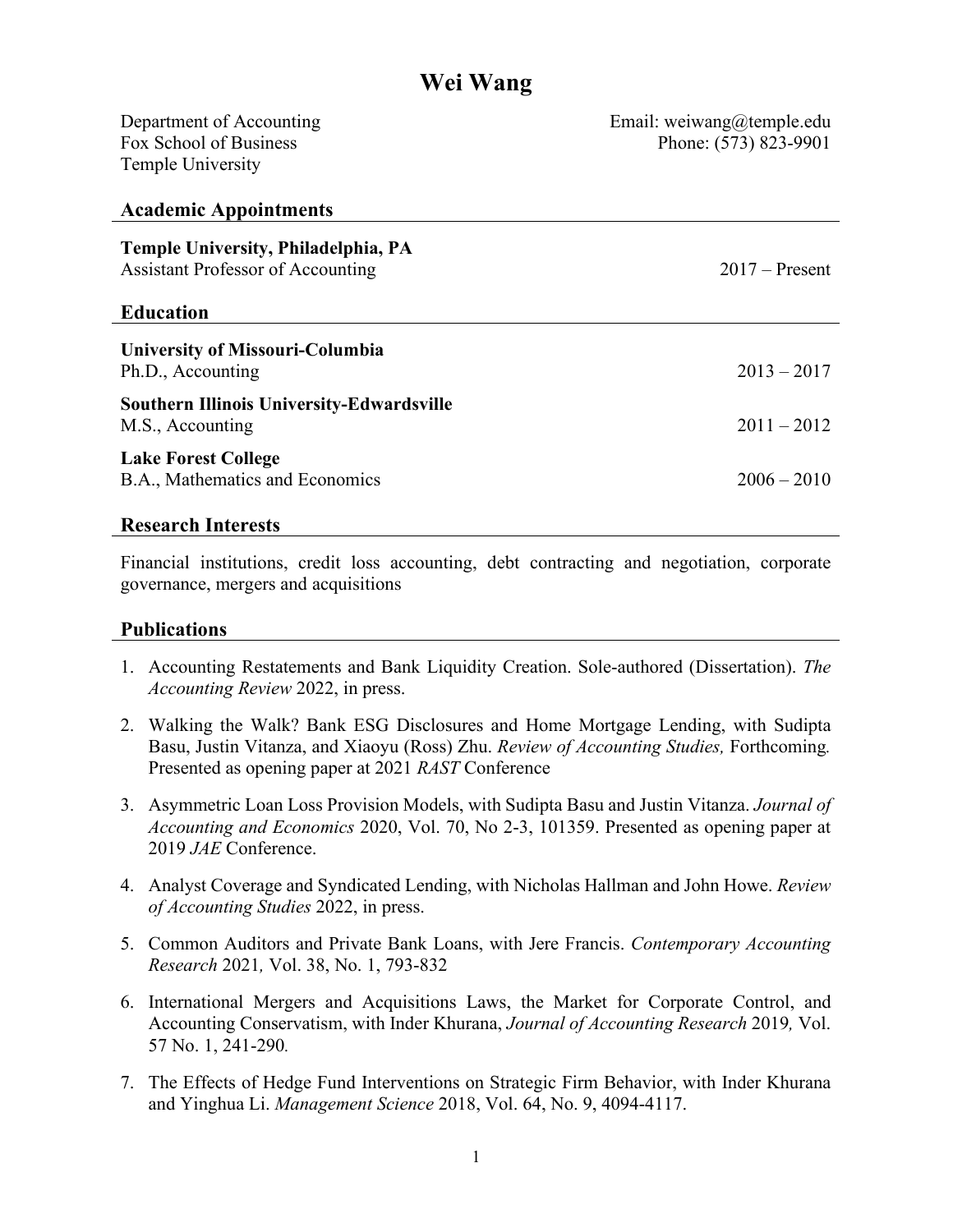8. The Market for Corporate Control and Dividend Policies: Cross-country Evidence from M&A Laws, with Matt Glendening and Inder Khurana, *Journal of International Business Studies* 2016, Vol. 47, No. 9, 1106-1134.

## **Working Papers**

- 9. Long-run Performance of Debt Renegotiations: Large-sample Evidence, with Tracy Xiang and Sudipta Basu
- 10. Mandatory Accounting Rules and Private Contract Solutions—Evidence from Lease Accounting, with Elizabeth Gordon and Lei Zhao
- 11. Examining the Usefulness of Information Revealed During the SEC Filing Review Process: Evidence from Debt Contracting, with Lauren Cunningham and Roy Schmardebeck.

## **Conference presentations (\* denotes presentation by co-authors)**

Asymmetric Loan Loss Provision Models

- AAA FARS Midyear Meeting, 2020
- Yale Summer Accounting Conference, 2020\*
- Journal of Accounting and Economics Conference, 2019\*
- AAA Annual Meeting, 2019
- AAA Mid-Atlantic Meeting, 2019
- ASSA/Society of Government Economists Annual Meeting, 2019\*
- Hawaii Accounting Research Conference, 2019

Long-run Performance of Debt Renegotiations: Large-sample Evidence

- CUHK Accounting Research Conference, 2022
- Hawaii Accounting Research Conference, 2021,2022
- AAA FARS Meeting, 2021\*
- Annual Eastern Finance Association Meeting, 2021
- CAAA Annual Conference, 2021
- Spark Meeting, 2021\*
- AAA Annual Meeting, 2021
- Purdue University, 2021

Walking the Walk? Bank ESG and Home Mortgage Lending

- AAA FARS Meeting, 2022
- Review of Accounting Studies Conference, 2021\*
- FMA Annual Conference, 2021
- Haskell & White Academic Conference, 2021
- Annual Eastern Finance Association Meeting, 2021\*
- EM Normandie UMASS Research Conference, 2021
- AAA Annual Meeting, 2021
- Hawaii Accounting Research Conference, 2019\*

Accounting Restatements and Bank Liquidity Creation

- Conference on Financial Economics and Accounting, 2017
- Yale Accounting Recruiting Conference, 2017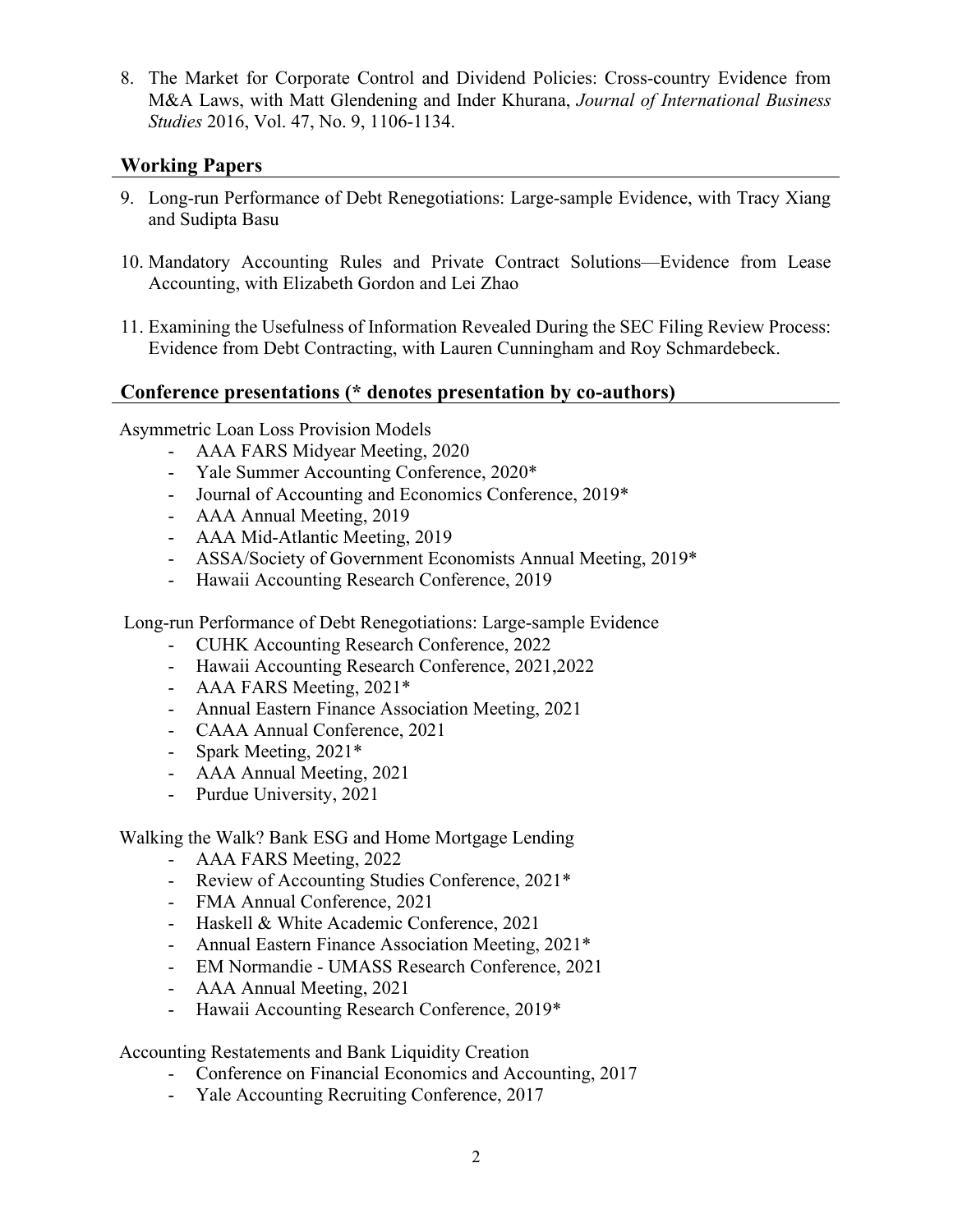Common Auditors and Private Bank Loans

- AAA Annual Meeting, 2016
- EAA Annual Congress, 2016\*

International M&A Laws, Market for Corporate Control, and Accounting Conservatism

- AAA Annual Meeting, 2016
- AAA FARS Meeting, 2016
- EAA Annual Congress, 2016\*

#### **Academic Service**

Journal Reviewer:

*The Accounting Review*, *Journal of Accounting and Public Policy*, *Journal of Accounting, Auditing and Finance*, *Management Science*

Conference Reviewer:

- FARS Midyear Meeting 2019, 2020
- AAA Meeting 2016, 2017,2019
- Hawaii Accounting Research Conference 2019, 2020, 2021

Conference Discussion:

- AAA Meeting 2019, 2020, 2022 (scheduled)
- Hawaii Accounting Research Conference 2019, 2021, 2022
- CAAA Annual Conference 2021
- EFA Annual Meeting 2021
- FMA Annual Meeting 2021

## **Teaching**

Accounting Information Systems, Temple University, Fall 2022 (scheduled) Managerial Accounting, Temple University, Fall 2018 – Spring 2022 Introduction to Financial Accounting, Temple University, Fall 2017 Introduction to Financial Accounting, University of Missouri, Fall 2015 – Summer 2016

#### **University Service**

Faculty Research Committee, 2020 – 2022 Accounting Seminar Coordinator, 2019 – 2022 Doctoral Students Recruiting, 2018 – 2022 Faculty Recruiting Committee, 2017 – 2020

## **Awards, Grants & Honors**

Accounting Department Discovery Research Award, 2021 Dean's Research Honor Roll, 2019 Temple Interdisciplinary Young Scholar Grant (\$4,600), 2019 Temple Interdisciplinary Young Scholar Grant (\$2,400), 2018 AAA/Deloitte Foundation/J. Michael Cook Doctoral Consortium Fellow, 2015 AAA FARS Doctoral Consortium, 2015 Outstanding Graduate Research Award, University of Missouri, 2014, 2016 Graduate Fellowship Award, University of Missouri, 2013–2016